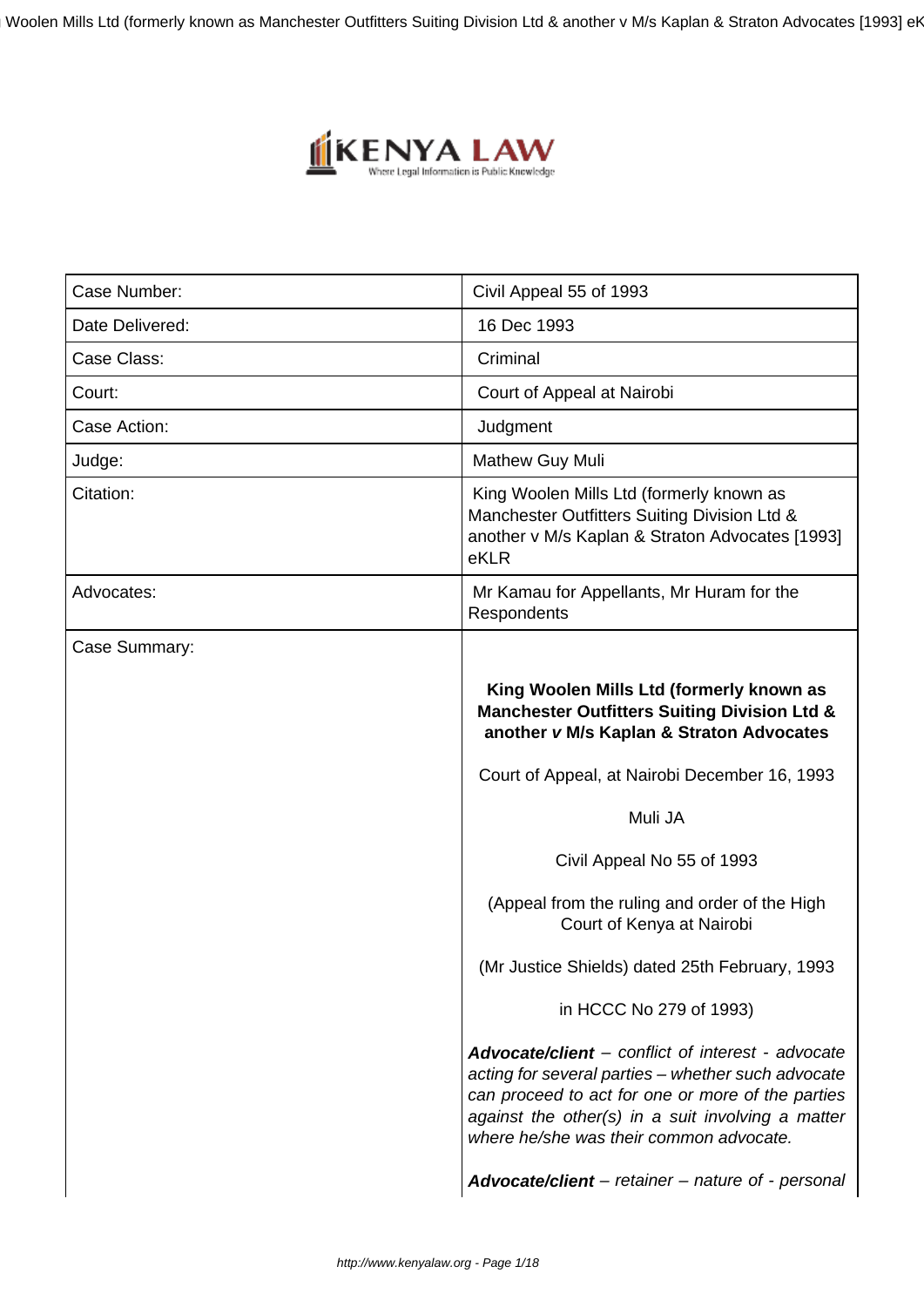to each client - fiduciary relationship between client and advocate - whether there is a fiduciary relationship between two or more clients of a common advocate.

The appellants sort injunction in the superior court to restrain the respondent from acting in a matter involving the appellants and two other defendants on the grounds that the respondent was a common advocate for all the parties in that suit.

The application for injunction was dismissed by the superior court prompting an appeal. It was argued on behalf of the appellant that the respondents having drawn the loan agreement, the debenture, the legal charge as well as the legal opinion on behalf of the lenders and the appellants were disqualified from acting for the lender in any subsequent litigation or dispute arising from the same loan transaction in which the validity of the loan and security documents were challenged.

The question for determination by the Court of Appeal was whether the respondents having accepted to act for both the appellants and the Acceptances in the loan transaction between the appellants and the London Bank and the acceptances, they were in breach of their fiduciary relationship of client and advocate by representing the lenders in any litigation arising from the said loan transaction in which the validity of the loan and security documents were challenged.

# **Held:**

1. Once the retainer is established, then the general principle is that an advocate should not accept instructions to act for two or more clients where there is a conflict of interest between those clients.

2. The retainer created a contractual relationship between the advocate and the client irrespective of whether two or more clients are involved. That is to say that the relationship is not tripartite, each client has a separate retainer relationship with the common advocate.

3. The respondents' advocates having accepted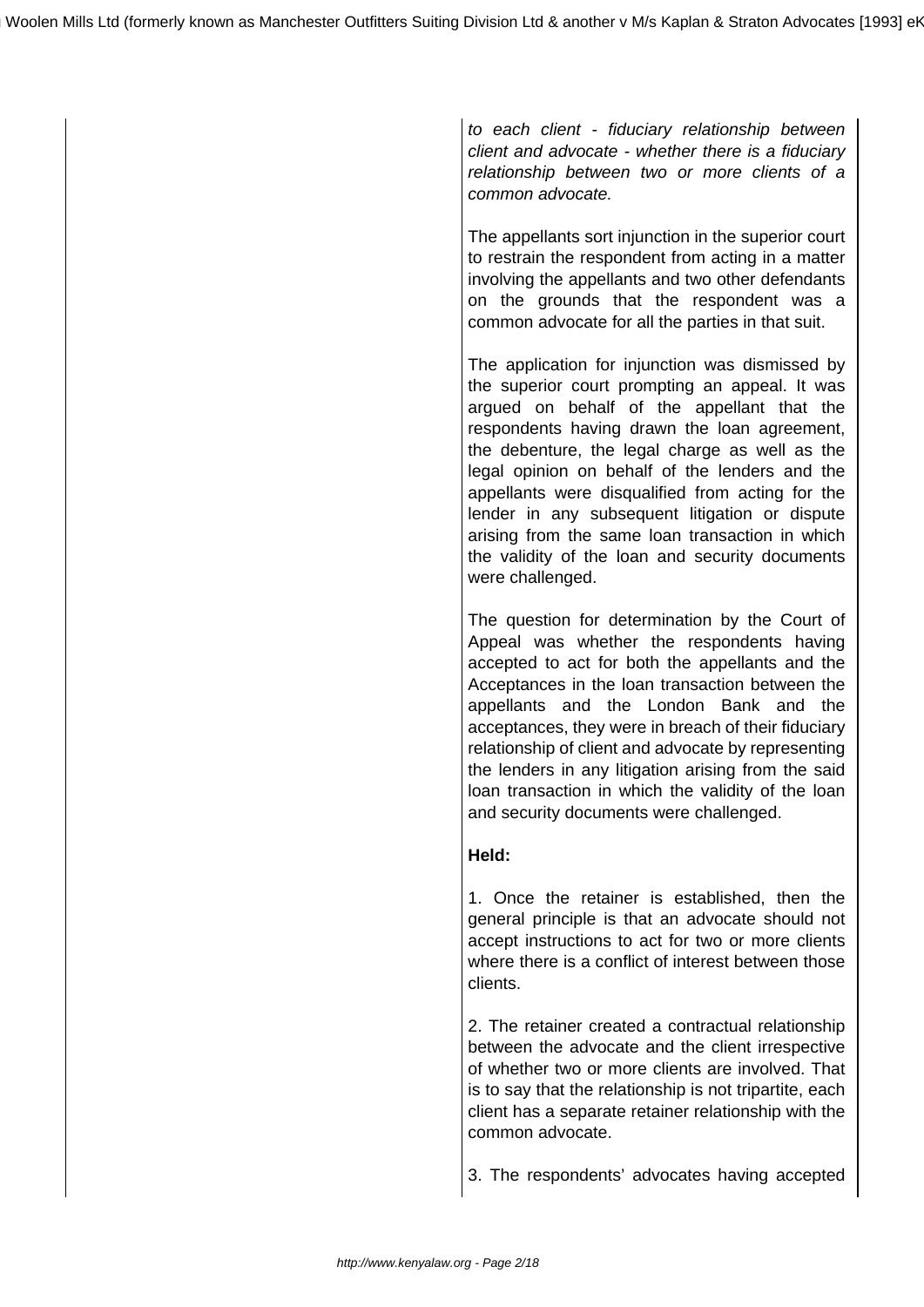to act for the appellants, the borrowers and the lenders, in putting together the loan transaction had a duty to the borrower and should not subsequently act for the lenders to enforce repayment of the loan because the advocate had obtained relevant knowledge of the borrower's financial position when acting for him in connection with the original loan transaction: in these circumstances, he would take unfair advantage prejudicial to the borrowers if he so acts for the lenders because of apparent conflict of interest.

4. The fiduciary relationship created by the retainer between client and advocate demands that the knowledge acquired by the advocate while acting for the client be treated as confidential and should not be disclosed to anyone else without that client's consent. That fiduciary relationship exists even after conclusion of the matter for which the retainer was created. This principle applies equally where an advocate acts for two or more clients in the same transaction or subject matter because the retainer is specific between the individual client and the common advocate.

5. There exists no fiduciary relationship between the two or more clients of the common advocate.

6. Although the common advocate acting for two or more clients will be able to complete the transaction speedily and save expense by engaging one common advocate; this fact alone is for convenience only and does not affect the general principle that he should not so act or divulge the confidential information received without the consent of the client in the retainer.

Appeal allowed.

# **Cases**

1. United India Insurance Co Ltd v East African Underwriters (Kenya) Ltd [1985] KLR 898; [1982-88] 1 KAR 639

2. Radusen v Ellis Munday & Clerke [1912] 1 Ch 831; [1911-13] All ER Rep 813

3. Solicitors, Re a firm [1992] 1 All ER 353; [1992]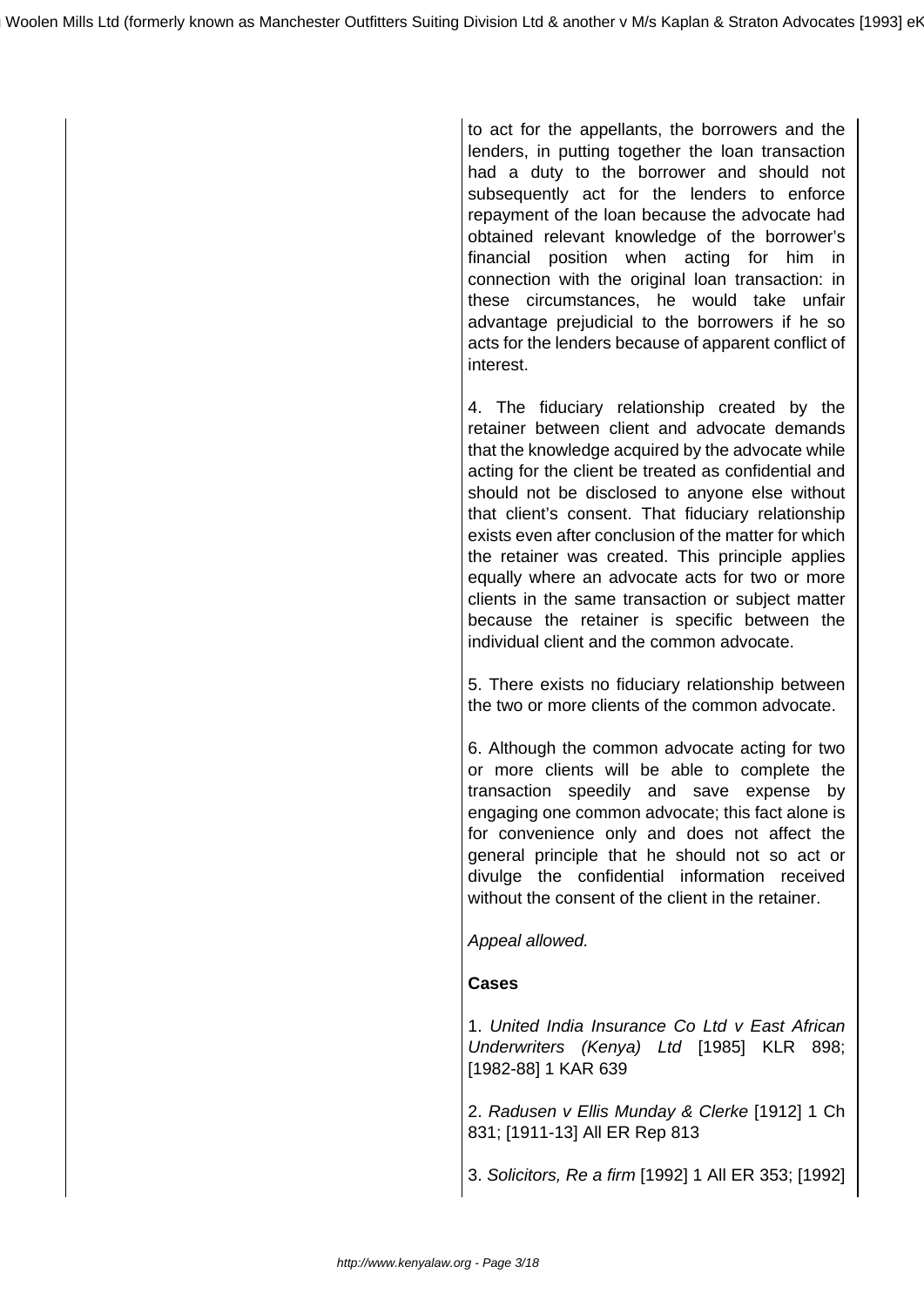|                                     | QB 959                                                                                    |
|-------------------------------------|-------------------------------------------------------------------------------------------|
|                                     | 4. Supashare Retail Ltd v Coward Chance<br>(afirm) [1991] 1 All ER 668; [1990] 3 WLR 1278 |
|                                     | <b>Statutes</b>                                                                           |
|                                     | No statutes referred.                                                                     |
|                                     | <b>Texts</b>                                                                              |
|                                     | Orderly on Solicitors 7th edition page 70                                                 |
|                                     | <b>Advocates</b>                                                                          |
|                                     | Mr Kamau for Appellants                                                                   |
|                                     | Mr Huram for the Respondents                                                              |
| <b>Court Division:</b>              | Criminal                                                                                  |
| <b>History Magistrates:</b>         |                                                                                           |
| County:                             | Nairobi                                                                                   |
| Docket Number:                      |                                                                                           |
| <b>History Docket Number:</b>       |                                                                                           |
| Case Outcome:                       | Appeal allowed                                                                            |
| <b>History County:</b>              |                                                                                           |
| <b>Representation By Advocates:</b> | <b>Both Parties Represented</b>                                                           |
| <b>Advocates For:</b>               | $\overline{\phantom{a}}$                                                                  |
| <b>Advocates Against:</b>           | $\overline{\phantom{a}}$                                                                  |
| Sum Awarded:                        |                                                                                           |

 The information contained in the above segment is not part of the judicial opinion delivered by the Court. The metadata has been prepared by Kenya Law as a guide in understanding the subject of the judicial opinion. Kenya Law makes no warranties as to the comprehensiveness or accuracy of the information.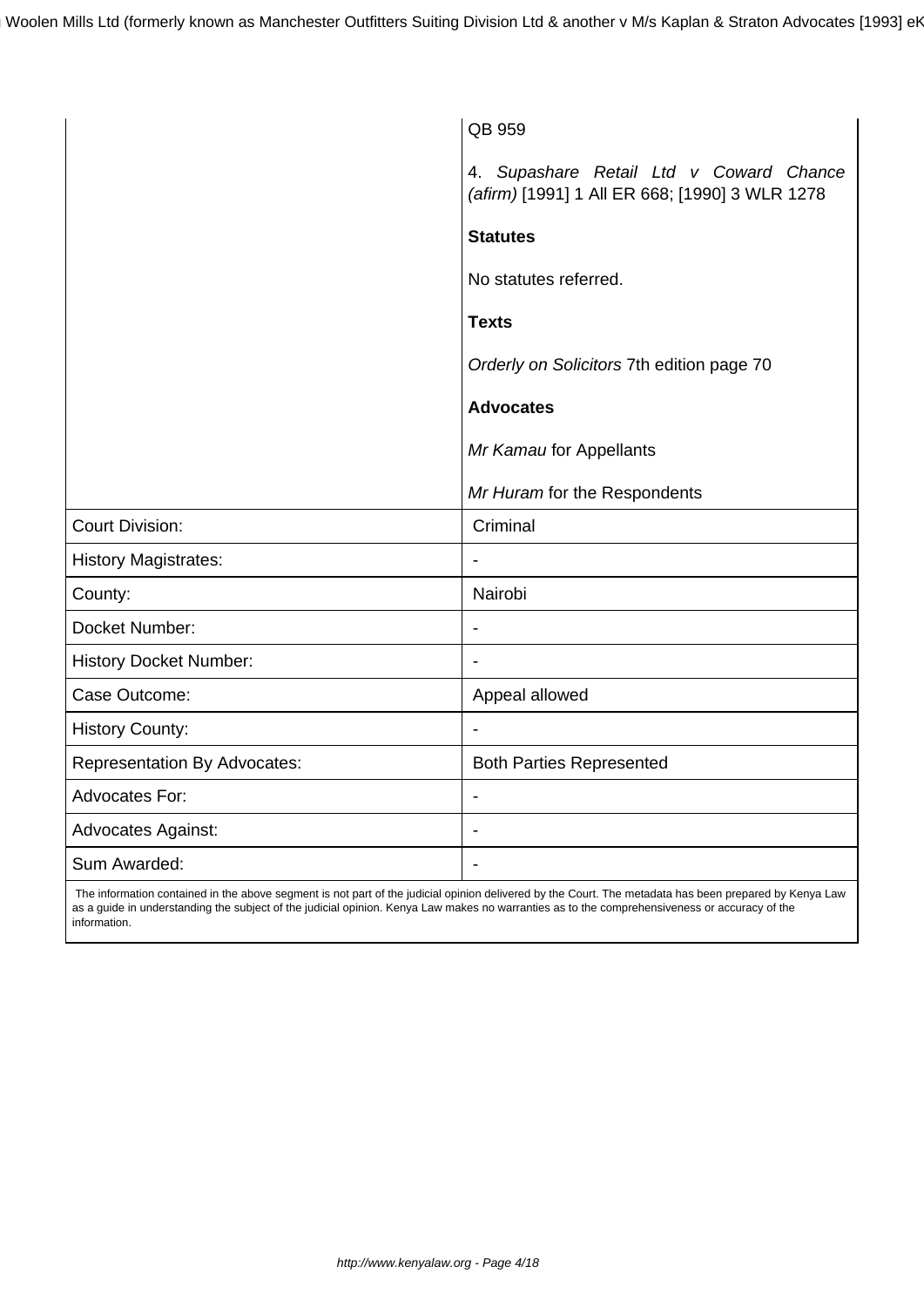Woolen Mills Ltd (formerly known as Manchester Outfitters Suiting Division Ltd & another v M/s Kaplan & Straton Advocates [1993] eł

## **IN THE COURT OF APPEAL**

### **AT NAIROBI**

### **(Coram: Muli JA)**

#### **CIVIL APPEAL NO 55 OF 1993**

#### **KING WOOLEN MILLS LTD (formerly known as Manchester**

#### **Outfitters Suiting Division Ltd) & GALOT INDUSTRIES .…... APPELLANTS**

#### **VERSUS**

#### **M/S KAPLAN & STRATON ADVOCATES……………...…...... RESPONDENTS**

(Appeal from the ruling and order of the High Court of Kenya at Nairobi

(Mr Justice Shields) dated 25th February, 1993

in HCCC No 279 of 1993)

#### **JUDGMENT**

The appellants, the Manchester Outfitters Suiting Ltd and Galot Industries, are limited liability companies incorporated and registered in Kenya and carrying on the business of manufacturing clothes and property developers respectively. The former is a subsidiary company of the latter hereinafter collectively referred to as "the borrowers" where the context so requires. The respondents are a prominent firm of advocates practicing law in Kenya and based in Nairobi.

The 1st appellant negotiated successfully a loan from the Standard Merchant Bank Ltd, (the London Bank), through the East Africa Acceptances Ltd; another company incorporated in Kenya, (The Acceptances), to the tune of 1.3 million Deutsche Marks and 1.05 million Swiss Francs. The loan was guaranteed by the Acceptances Ltd, hereinafter collectively referred to as "the lenders" where the context so requires. The names of the 1st appellant and Acceptances appear to have changed but nothing turns on this.

The respondents were initially retained to act for the London Bank and the Acceptances during the negotiations and the preparation of the loan agreement and security documents.

The 1st appellant wrote to the respondents on 9th October, 1981, as follows:-

"M/S Kaplan & Stratton,

Advocates

PO Box 404111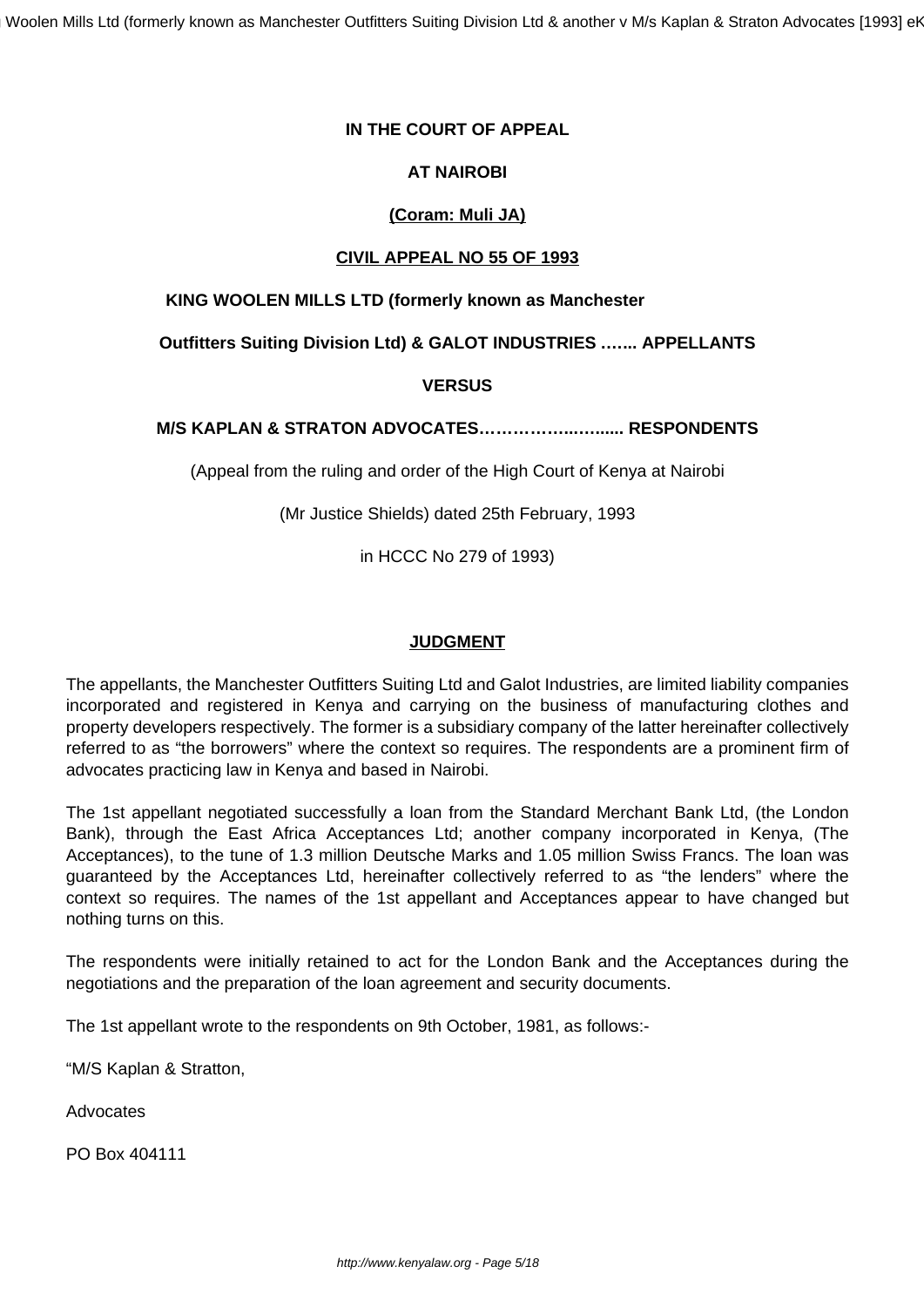Nairobi

Attn: Mr J M Kibuchi

Gentlemen,

We have negotiated a medium term loan for Kshs 12.00 million, from Standard Chartered Bank, (Merchant banking Division), through East African Acceptances Ltd, Nairobi

The loan is secured against an unconditioned guarantee from East African Acceptances Ltd (EAA). In turn we have agreed to a first legal charge on our property at Athi River, and a Debenture on the Assets of the company in favour of East African Acceptances Ltd.

The loan documents from Standard Chartered bank have now been received by East African Acceptances and they will shortly be instructing their advocates to draw up the legal charge and debenture. As you are aware, the property in question in plot No2, of the land at Athi River. Since the main title and sub-titles are under registration, we would request you to confirm to East African Acceptance Ltd, as under.

1. That you are acting on our behalf through Galot Industries Ltd, in the matter of transfer and registration of titles this piece of land.

2. That you would be issuing a professional undertaking to surrender the title pertaining to plot 2, to East African Acceptances, upon receipt of the same, so as to register the legal charge as mentioned above.

Through this letter, we request you to issue the letter of undertaking, so that we could obtain the disbursement of loan at the earliest.

We understand that your firm would also be acting on behalf of East African Acceptance Ltd, and the loan documentation being forwarded by them for legal opinion. We would very much appreciate, if you could clear the documents on our behalf also and advice us accordingly.

Yours faithfully

Manchester Outfitters Suiting Division Limited

**Signed** 

T R Laxman

Secretary"

This letter constituted the request by the 1st appellant that the respondents do act for them in clearing the loan and security documents as well as advising them accordingly. The 1st appellant received a copy of the letter from the respondents to the Acceptances informing them that the respondents were acting for the 2nd appellant in connection with the purchase of properties, one of which was to be offered to the Acceptances as security for the loan to the 1st appellant company and that the respondents would hold the Deed Plan, when released, to the Order of the Acceptances. As this letter is also relevant in the negotiations, I reproduce it's contents hereunder:-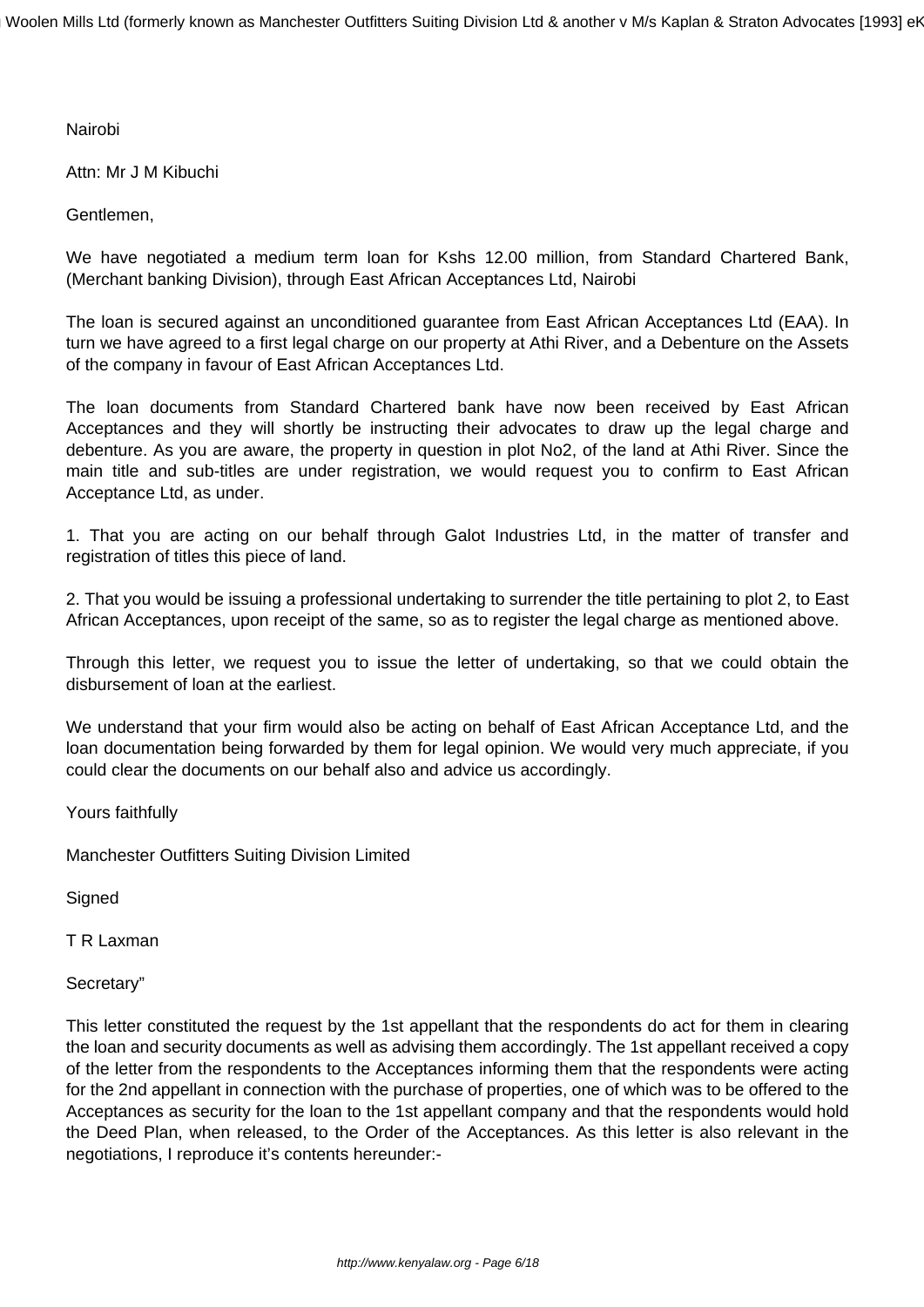"East African Acceptances Ltd

Stanbank House

Nairobi

Dear Sirs,

Galot Industries Ltd Purchase of LR Nos 1337 and 1338/2.

We represent Galot Industries Ltd in connection with the purchases of the above mentioned properties. When the transfers of the properties, which have been presented at the Land Office, are complete, a subdivision scheme which has already been approved by the Commissioner of Lands, will be implemented resulting in thirty sub-divisions of which one will be offered to you as security for a loan in the name of Manchester Outfitters Suiting Division Limited. We confirm that when all the formalities have been finalized, and the Deed Plan for the sub-division designated LR No 12867/1 is released by the Director of Survey, we shall hold the same to your order.

We understand that you will be instructing us separately in connection with the completion of a Legal Charge in your favour over the said property.

Yours faithfully,

Kaplan & Straton

**Signed** 

J M Kibuchi

cc Manchester Outfitters Suiting

Division Limited JMK/mb"

On the 23rd October, 1981, the Acceptances confirmed their instructions to the respondents as follows:-

"Messrs Kaplan & Straton

Queensway House

Kaunda Street

Nairobi

(Your Ref: JMK(23577)

Dear Sirs

Manchester Outfitters Suiting Division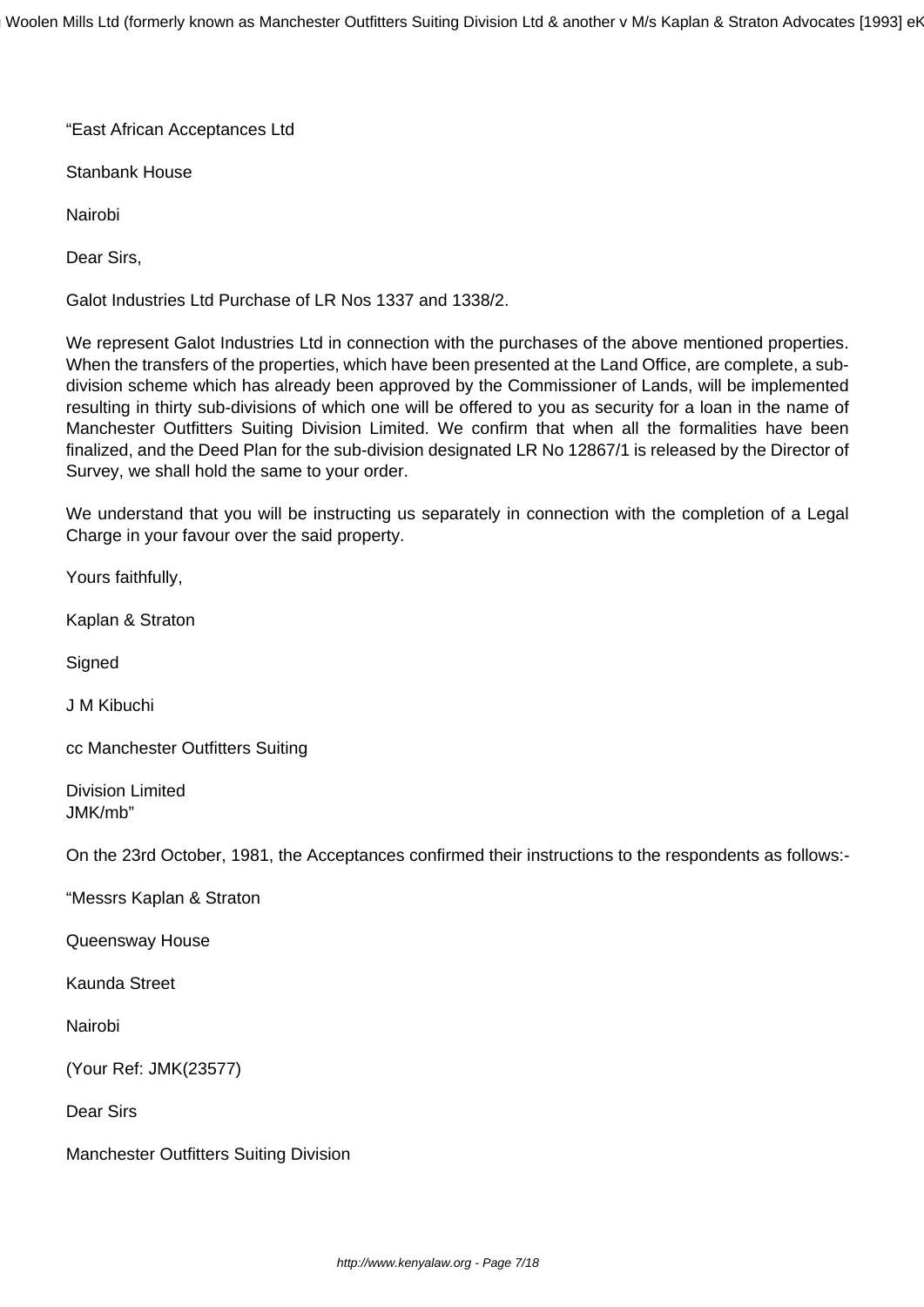We write with reference to your letter dated 16th October, 1981, and our earlier telephone conversation with Mr Keith and confirm as follows:

1. That you will approve on behalf of Standard Chartered Merchant Bank the Loan Agreement referred to in the letter of 1st October, 1981

2. You will approve on our behalf of the guarantee to be issued by us to Standard Chartered Merchant Bank, London and confirm Exchange Control approval thereof.

3. To act on our behalf in the preparation of all Assets Debenture to be issued to us by Manchester Outfitters Suiting Division.

4. To prepare a Legal Charge over Plot No 2 at Athi River. We observed your remarks that the factory was apparently being constructed on Plot No 1. The Company had in fact confirmed that the construction is Outfitters we do not think that we shall require any further tangible security since Manchester Outfitters is offering adequate security to cover the loan.

We enclose herewith a photocopy of Central Bank of Kenya letter of approval dated 26th August, 1981. We being carried out on Plot No 1. We therefore request you to prepare a Legal Charge over the plot or plot being occupied by the building.

Regarding the guarantee to be issued by Manchester Outfitters we do not think that we shall require any further tangible security since Manchester Outfitters is offering adequate security to cover the loan.

We enclose herewith a photocopy of Central Bank of understand that this letter has since been amended to cover the remittances of the loan and interest without having to produce evidence of receipt of machinery into the Country in an approved manner. This was necessary because our loan was not directly related to the importation of the machinery.

We assume that the Certificate of Approved Enterprise has erroneously been issued and we expect the borrower to obtain the correct Certificate of an Approved Enterprise in accordance with your advice.

We have been advised by Standard Chartered Merchant Bank, London that they would prefer Kaplan & Straton to draft a suitable guarantee and to submit the text to them for final approval. Regarding the borrowing powers of the Company we shall expect you to advise them to make the necessary amendments to the Memorandum of Articles of Association to enable the Company to borrow as necessary. This will be appropriate since we have no objection to your acting for Manchester Outfitters and ourselves. In the event of an apparent conflict of interest we expect you to advise us accordingly.

We note that you require a substantial deposit on account of legal expenses related to this transaction. We shall make arrangements to pay this as soon as you advice us of the figure.

Yours faithfully

For: East African Acceptances Limited

**Signed** 

General Manager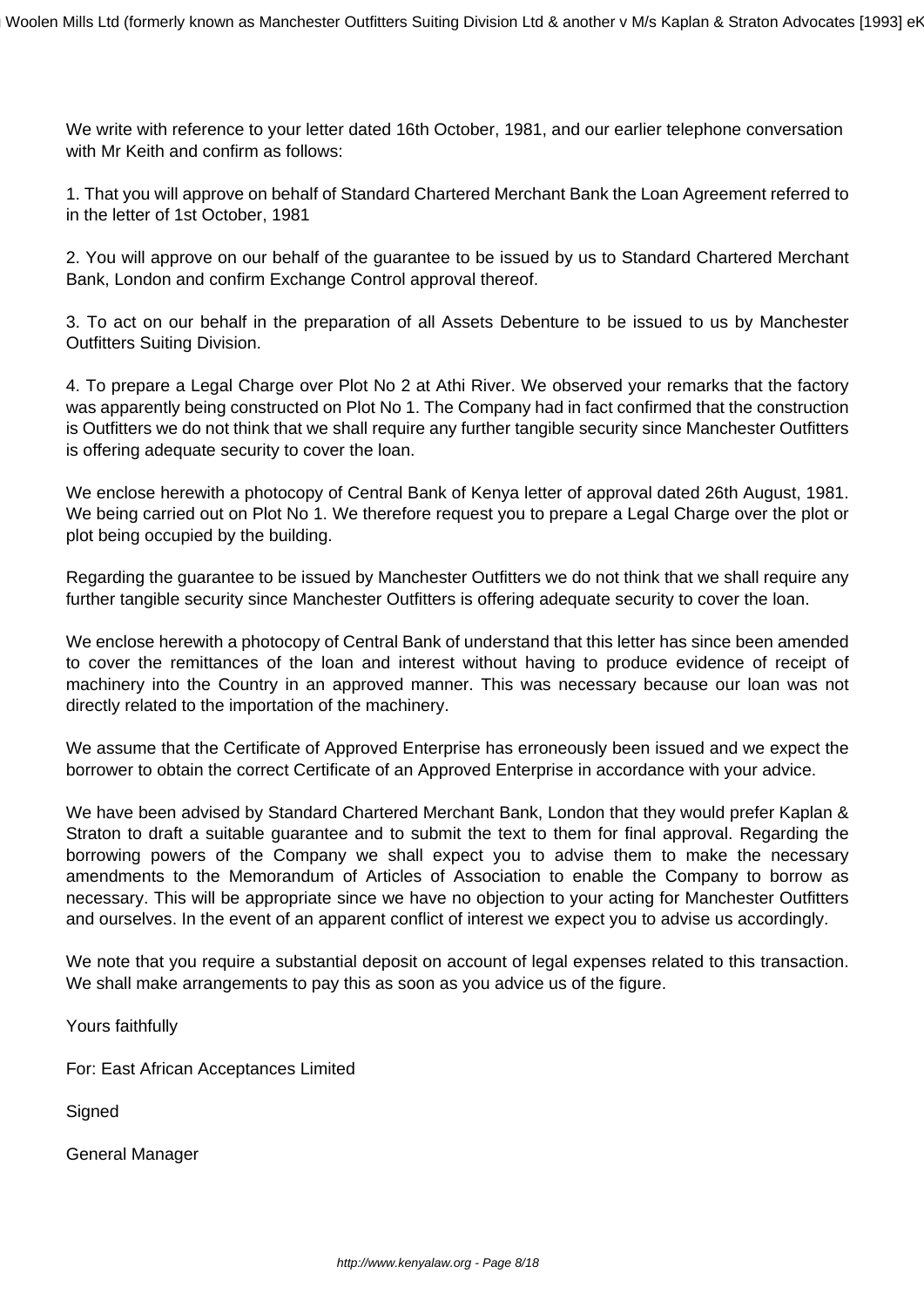## Encls."

On the same date, Mr K H W Keith for the respondents, wrote to Mr Mohan Galot, Chairman of the 2nd appellant's company as follows:-

"Mohan Galot Ese,

Chairman,

Galot Industries Ltd

PO Box 57387

Nairobi

Dear Mr Galot

Re: Standard Chartered Merchant Bank Limited Loan to Manchester Outfitters Suiting Division Limited

I refer to my meeting with you of yesterday and as arranged now enclose a copy of my letter of todays date to East African Acceptances Limited for your information and action where necessary.

As you will appreciate, East African Acceptances Limited and Standard Chartered Merchant Bank Limited are my principal clients in this particular transaction and accordingly if at anytime it appears that there is or there may be conflict between yourselves and East African Acceptances Limited, I must reserve the right to continue acting for them and ask you to seek independent legal advice. At the present time however, there does not seem to be any difficulty.

You agreed that you would expedite the obtaining of the sub-divisional land survey Deed Plan, so that the two sites presently owned by Galot Industries Limited could be transferred to Manchester Outfitters Suiting Division Limited as a matter of urgency. Will you please also forward to me a copy of the original Certificate of Incorporation of Manchester Suiting Division and Manchester Outfitters Limited together with further copies of the Memorandum and Articles of Association all certified by yourselves as being true copies of the originals. If the companies have passed any resolution amending the Memorandum and Articles of Association, I also require certified copies of those.

I also require a copy of the Central Bank's approval which you apparently hold for the borrowing so that I may ensure that it covers all matters which require Exchange Control approval.

Finally, you will recall that I discussed the likely amount of my Firms fees, which I estimate will amount to Pound 10,000. Of this I require Pounds 5000 to be paid now and I look forward to receiving this amount within the next few days, and the balance together with the disbursements or stamp duty etc should be paid when the documentation is ready for execution.

I will let you know as soon as I receive further instructions from East African Acceptances Limited with regard to the necessary revision to the Loan Agreement. As requested, I enclose a further copy of the Loan Agreement.

Yours seincerly,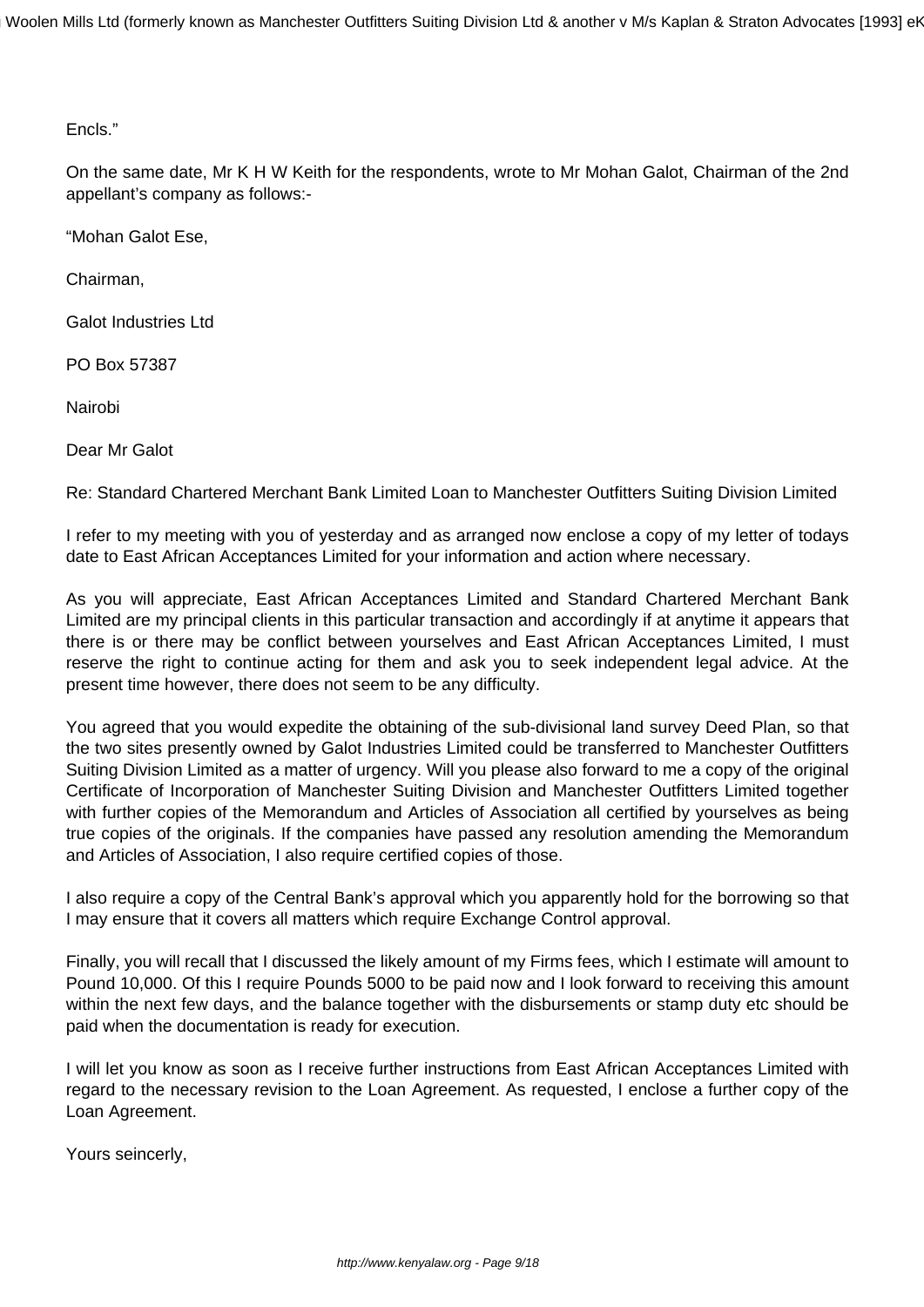Woolen Mills Ltd (formerly known as Manchester Outfitters Suiting Division Ltd & another v M/s Kaplan & Straton Advocates [1993] eł

**Signed** 

K H W Keith

KHK/as

Encl.

This letter confirmed conclusion of the respondents acceptance to act for the appellants' as well as for the London Bank and the Acceptances. For the period from 1981, to 1982, the respondents so acted for the appellants, the borrowers, on the one part and the London Bank, the lender and the Acceptances, on the other part. They were thus accepted to act for the appellants as well as their principal clients (the London Bank and the Acceptances).

There was no dispute that the respondents so acted as the common advocate for the appellants, the London Bank and the Acceptances. During this period the formalities of the loan were successfully completed. The loan was guaranteed by the 1st appellant with the legal charge and all assets Debenture in favour of the Acceptances. The respondents had prepared the loan agreement, the guarantee, the debenture and the legal charge on behalf of the London Bank, the Acceptances and the appellants as well as furnishing the requisite legal opinion. There were also other transactions concerning the security property at Athi River. The loan agreement and the security documents were duly executed by the parties without any objection. The transaction having been successfully concluded the London Bank disbursed the loan to the appellants under the loan agreement.

In 1989, disputes arose between the appellants and the Acceptances resulting in an action being filed by the appellants in the High Court (HCCC Suit No 5002 of 1990) against the Acceptances and their appointed Receivers, particulars of which were pleaded in an Amended plain containing 39 paragraphs, a defence and counter-claim containing 62 paragraphs and a reply thereto containing 35 paragraphs. This suit is pending before the High Court and I will say no more about it except that on the eve of the resumed hearing of that suit, the appellants filed the present suit from which this appeal lies.

The appellants instituted the present suit against the respondents praying for a declaration that they were not entitled to represent or to act for the Acceptances, the London Bank, and the receivers or any other party which was involved in the borrowing transaction entered into between the appellants, the London Bank and the Acceptances. They also sought an injunction to restrain the respondents from breaching the terms of the client / advocate contract of retainer entered into by the appellants between 1981 and 1982.

The application by way of chamber summons for an injunction to restrain the respondents from so acting for the Acceptances and other associated companies or persons came up before the superior court (Shields, J) who in his usual short and crisp ruling dismissed the appellants' application with costs. Hence this appeal.

Mr Kamau, for the appellants filed some ten (10) grounds of appeal which he argued together. He advanced three proposition, namely:

1. An advocate who acts for both the purchaser and the seller will be restrained from acting for the seller in any action in which validity of any document is challenged by the borrower.

2. The principles upon which this Court will upset the decision of the High Court is laid down by Madan, J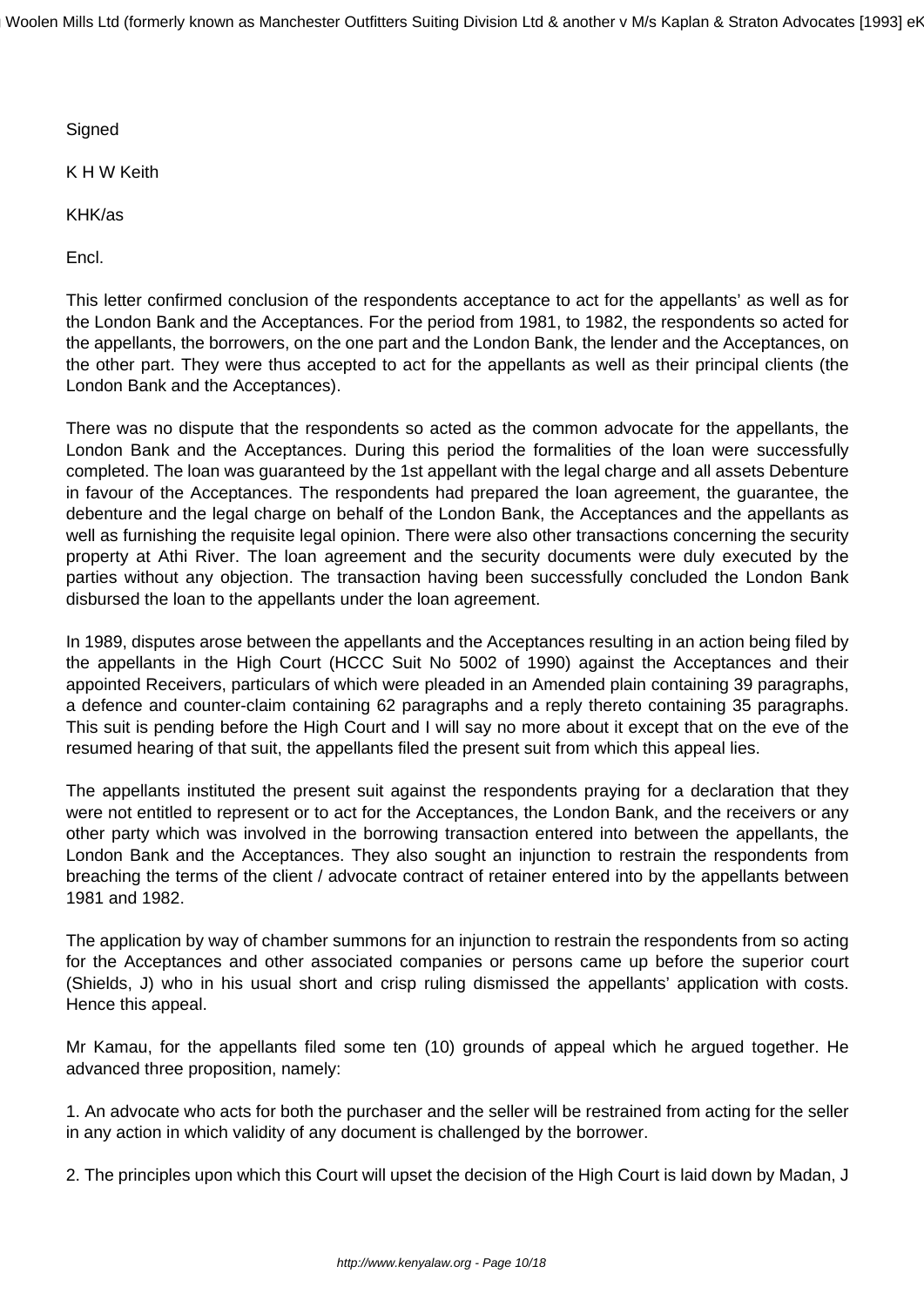in the United India Insurance Co v EA Underwriters CA No 36 of 1983.

3. That the respondents having drawn the loan agreement, the debenture, the legal charge as well as the legal opinion and their legal advice thereof on behalf of the lenders, and the appellants are disqualified from acting for the lenders and in any subsequent litigation or dispute arising from the same loan transaction in which the validity of the loan and security documents are challenged.

Looking at the grounds of appeal as a whole, we are of the view that these revolve around the above propositions and may be telescoped in one main ground, namely –

The respondents having accepted to act for both the appellants and the Acceptances in the loan transaction between the appellants and the London Bank and the Acceptances, are they in breach of their fiduciary relationship of client and advocate by representing the lenders in any litigation arising from the said loan transaction in which the validity of the loan and security documents are challenged. Put simply, is the advocate who acts for both the borrower and the lender in a transaction disqualified from acting or representing one of the parties or clients in any subsequent litigation concerning the said transaction" I am of the view that the points raised in the other grounds of appeal are incidental thereto.

It is not in dispute that the respondents accepted and acted for both the appellants, the London Bank and the Acceptances in all the transactions involving the loan to the appellants from the London Bank and the guarantee, the legal charge and the Debenture in favour of the Acceptances. Mr Keith of the respondents firm of Advocates was responsible for putting together the transaction. For all intents and purposes, he was the advocate for both the borrower (the appellants) and the lenders ( the London Bank and the Acceptances). The fiduciary relationship of advocate / client existed upon Mr Keith's acceptance of the retainer from the appellants. This is quite clear from his letter of 23rd October, 1981, to the Chairman of the 2nd appellant: (supra) –

"As you will appreciate East Africa Acceptances Ltd and the Standard Chartered Bank Ltd are my principle clients in this particular transaction and accordingly if at any time it appears that there is or there may be conflict between yourselves and the East African Acceptances Ltd; I must reserve the right to continue acting for them and ask you to seek independent legal advice. At the present time however, there does not seem to be any difficulty."

Thus there was a retainer – a contractual relationship between the appellants and Mr Keith on behalf of his firm whereby he undertook expressly or by implication to fulfil the appellants obligations in connection with the transactions involving the loan from 1981-1982.

Once the retainer is established, then the general principle is that an advocate should not accept instructions to act for two or more clients where there is a conflict of interest between those clients. Of course there are exceptions to this general principle in the instant case the respondents through Mr Keith were the advocates for their principle clients, the London Bank and the acceptances. They accepted the retainer from the appellants although they put a caveat that in the event of a conflict of interest arising between the appellants and their principal clients that they reserved the right to continue acting for that principal clients and to ask the appellants to seek independent legal advice. However, Mr Keith saw no conflict of interest at that time, although he foresaw such an eventuality arising subsequently.

The retainer created a contractual relationship between the advocate and the client irrespective of whether two or more clients are involved. That is to say that the relationship is not tripartite. Each client has a separate retainer relationship with the common advocate. For example like in the instant case, Mr Keith for the respondents having accepted to act for the appellants, the borrowers, and the lenders, in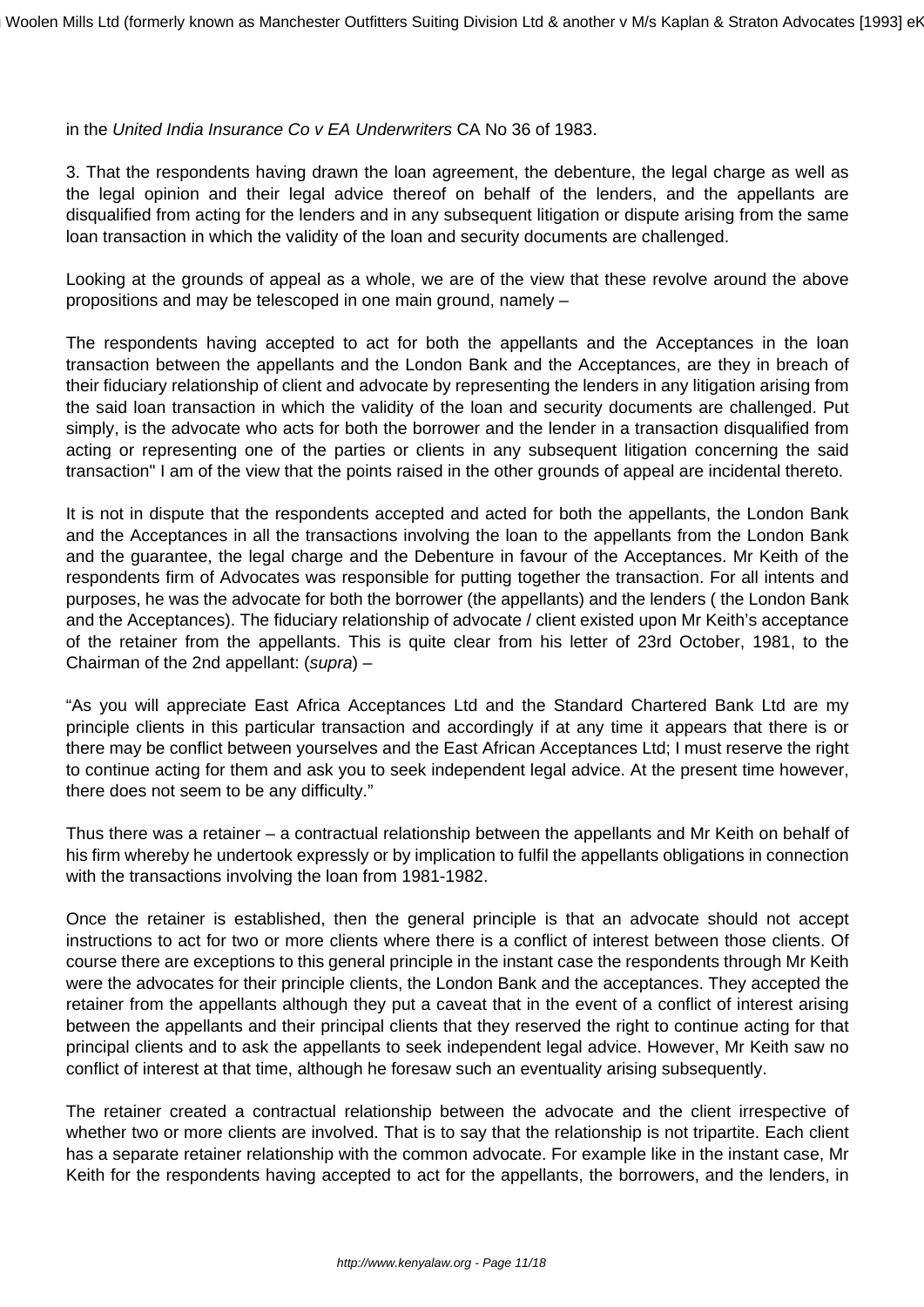putting together the loan transaction, he has a duty to the borrower and should not subsequently act for the lenders to enforce repayment of the loan because he had obtained relevant knowledge of the borrower's financial position when acting for him in connection with the original loan transaction. In these circumstances, he would take unfair advantage prejudicial to the borrowers if he so acts for the lenders because of apparent conflict of interest.

The fiduciary relationship created by the retainer between client and advocate demands that the knowledge acquired by the advocate while acting for the client be treated as confidential and should not be disclosed to anyone else without that client's consent. That fiduciary relationship exists even after conclusion of the matter for which the retainer was created. This principle applies equally where an advocate acts for two or more clients in the same transaction or subject matter because the retainer is specific between the individual client and the common advocate. There exists no fiduciary relationship between the two or more clients of the common advocate. Any knowledge received from each client and their common advocate, although the common advocate acting for two or more clients will be able to complete the transaction speedily and save the clients expense by engaging one common advocate; this fact alone is for convenience only and does not affect the general principle that he should not so act or divulge the confidential information received by him from one client to the other client or clients without the consent of the client in the retainer imparting the confidential information. The corollary to this cardinal principle is that the advocate having so acted for two or more clients should be wary to act for one client against the other client or clients in a subsequent action or litigation concerning the original transaction or the subject matter for which he acted for the clients as their common advocate. The reason for this is not far fetched.

The information or knowledge so acquired and which is confidential by reason of the fiduciary relationship between the opponent client and the common advocates will place the other client or clients at a disadvantage occasioning prejudice if that knowledge or information is used against them by the common advocate in a subsequent litigation arising from the original transaction or subject matter for which he acted for the clients as their common advocate. As such the conflict of interest is apparent and the common advocate should not act for one of his client or clients against the other client or clients in a subsequent litigation arising from the original transaction or the subject matter.

I am persuaded to adopt the rule as has emerged since in Rukusen vs Ellis, Munday and Clerk as reported in orderly on solicitors 7th edition page 70.

"A solicitor who has been retained by a client is under an absolute duty not to disclose any information of a confidential nature which has come to his knowledge by virtue of a retainer, and to exercise the utmost good faith towards his client not only for so long as the retainer lasts but even after the termination of the retainer, in respect of any information acquired during the course of and by virtue of the retainer and the Court will restrain the solicitor by injunction from any breach likely to damnify the client and award damages for breach. There is no general rule prohibiting a solicitor who has acted for one client in a matter acting for an opposite party in the same matter, but where a solicitor owes a duty to a third party which conflicts his duty to a particular client he is not relieved of his duty to that client."

In Rakve v Ellis, Mundays & Clerk [1912] 1 Ch p 831 Conzens – Hardy MR as he then was put the principle as follows p 835:

"A solicitor can be restrained as a mater of absolute obligation and as a general principle from disclosing any secrets which are confidently reposed in him. In that respect, it does not very much differ from the position of any confidential agent who is employed by the principal. But in the present case we have to consider something further. It is said that in addition to the absolute obligation not to disclose secrets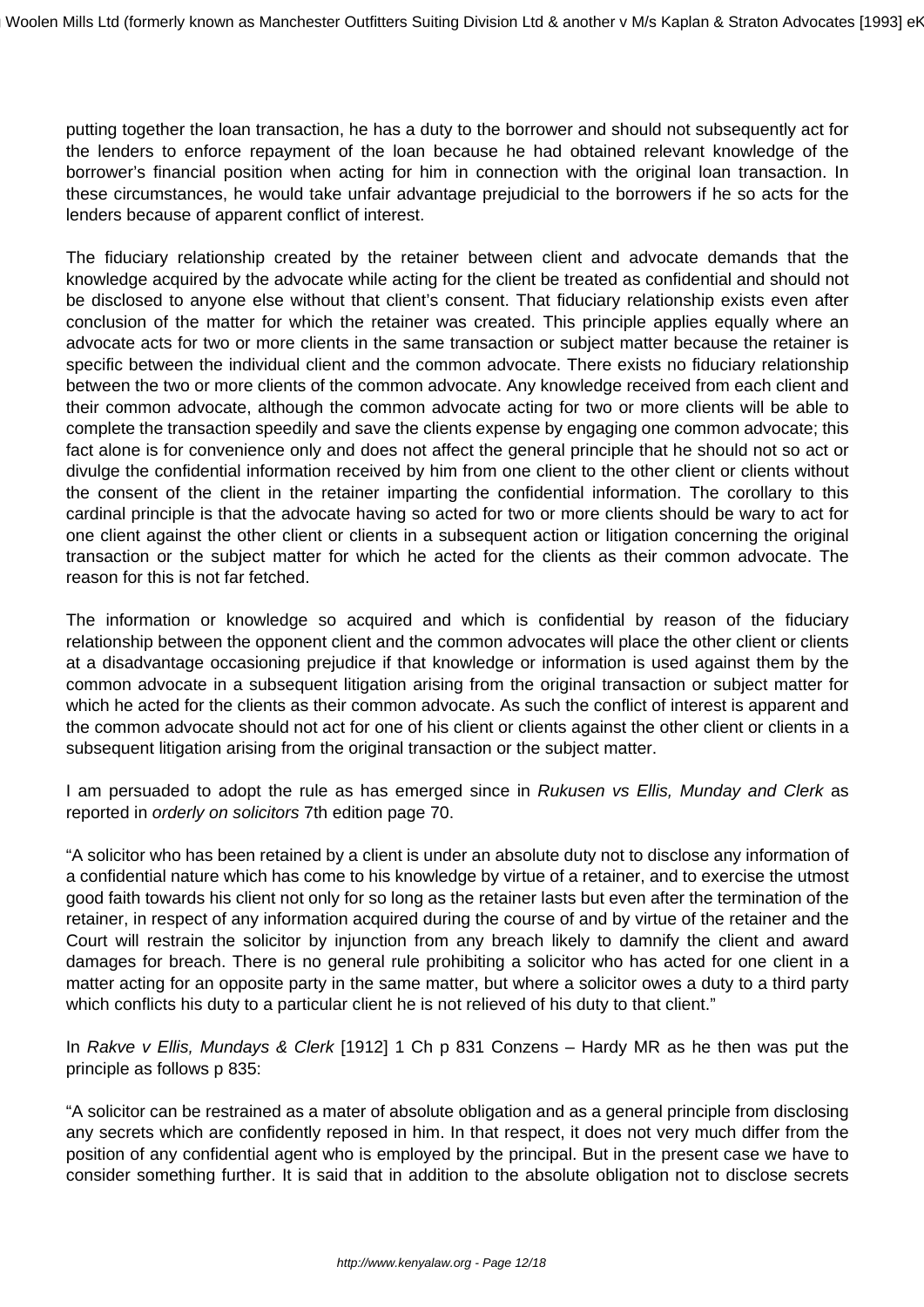there is a general principle that a solicitor who has acted in a particular matter, whether before or after litigation has commenced, cannot act for the opposite party under any circumstances, and it is said that that is so much a general rule and the danger is such that the Court ought not to have regard to the special circumstances of the case. I do not doubt for a moment that the circumstances may be such that a solicitor ought not to be allowed to put himself in such a position that, human nature being what it is, he cannot clear his mind from the information which he has confidentially obtained from his former client, but in my view we must treat each of the cases, not as a matter of form, not as a matter to be decided on the mere proof of a former acting for a client but, as a matter of substance, before we allow the special jurisdiction over solicitors to be invoked, we must be satisfied that real mischief and real prejudice will in all human probability, result if his solicitor is allowed to act."

The injunction was refused notwithstanding proof of contract of retainer and the general principle that once the solicitor has acted for a client, he should never act for the client or opponent client in a subsequent litigation arising from the transaction or subject matter for which he had acted for the client. Rukusen had consulted Munday and no one else. Clerke was on vacation and knew nothing about Rukusen's consultation with Munday. The solicitors in the firm of Ellis, Munday and Clerke used to act for clients separately without the knowledge of the other solicitor. Clerke was a complete stranger to Rukusen's communications to Munday. In the special circumstances of that case, there was no possibility of Clerke disclosing confidential information imparted to Munday by Rukusen. There was no mischief or probability of mischief or prejudice ever arising from clerke acting for the opponent company.

Rukusens v Ellis Munday & Clerke was considered in Re-A Firm of Solicitors [1992] 1 All ER 353, 354. In that case a firm acted for ASM. Both the firm and ASM received much confidential information from ASA and its subsidiaries which would be of value to Mr Derby in the main action and that they should not therefore be permitted to act for Mr Derby in that action. The issues raised in the main action were very closely bound up with the matters being investigated by ASM and the firm between 1982-1985.

It was held Parker, LJ p 354:

"1. There was no general rule that a firm of solicitors who had acted for a former client could never thereafter act for another client against the former client, but a firm of solicitors would not be permitted to act for an existing client against a former client if (Per Parker L J and Sir David Croom-Johnson ) a reasonable man with knowledge of the facts would reasonably anticipate that there was a danger that information gained while acting for the former client would be used against him or (per Stanghton L J) there was some degree of likelihood of mischief, ie of the confidential information imparted by the former client being used for the benefit of the new client. If ( Stanghton L J dissenting ) there was such a conflict of interest it was only in very special cases that the Court would consider that a Chinese Wall would provide an impregnable barrier against the leakage of confidential information …………….

2. (Stanghton LJ dissenting) On the facts, a reasonable man with knowledge of all the facts including the measures for a Chinese Wall proposed to be taken by the firm would, notwithstanding those measures, still consider that if the firm was allowed to continue to act for the defendant, there would be a risk that some of the confidential information provided by the ASA companies to the firm when it was acting for ASM might inadvertently be revealed to the firm's team who were to act for the defendant. Accordingly, the appeal would be dismissed and the injunction restraining the firm from acting for the defendant would be continued…"

The facts in the present case are simple, Mr Keith of the firm of advocates (the respondents ) acted for the appellants as borrowers and the lenders between 1981-1982 or thereabout. He was to put together a deal whereby the appellants were to borrow money from the lenders – the off-shore Bank through the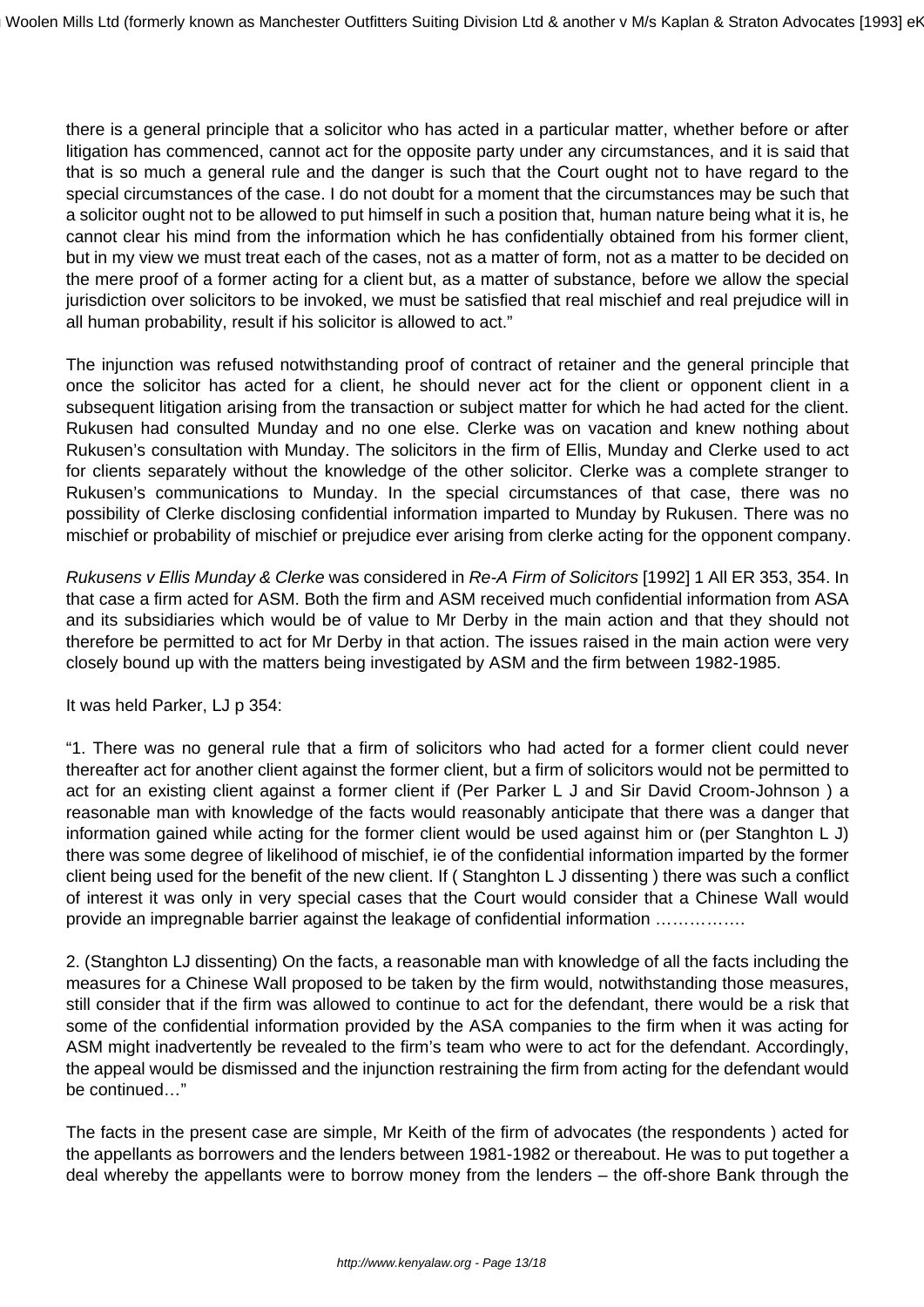Acceptances. In all, Mr Keith drew up at least six documents and advised both his clients accordingly. It was not in dispute as evidenced by correspondence exchanged between the parties (supra) that contractual, fiduciary or retainer relationship existed between Mr Keith and the individual clients as their common advocate. That being the case the information imparted to Mr Keith by the individual clients was confidential. Mr Keith owed a duty to his individual clients not to disclose or divulge any confidential or secret information imparted to him in confidence to anyone else including the other clients in the loan transaction without the consent of the client imparting the confidential information. There is no doubt in my mind that to put together the loan transaction of this magnitude for the appellants to get the loan from the off-shore Bank, the appellants must have furnished much confidential information to Mr Keith to convince the off-shore Bank that they were viable. The many loan and security documents which were necessary to put together the loan transaction needed disclosure by the appellants of secrets and confidential information about themselves and their background. Mr Kamau for the appellants submitted that Mr Keith had knowledge of the appellants' financial positions and vulnerabilities."

Quite apart from the loan and security documents and the correspondence exchanged between the parties and in particular the preparation of the debenture whose validity is now challenged by the appellant, Mr Keith must have had much more confidential information to enable him to draw up the debenture and the other loan and security documents. The debenture, the loan agreement, the legal charge, the guarantee and the amendment of the appellant companies Memorandum and Articles of Association, in themselves may not be confidential because some of them had to be exchanged and executed by the appellants, the lenders and the Acceptances. Similarly the letters exchanged between the appellants and the respondents (supra) necessary for the preparation of the loan and security documents, in themselves may not be confidential because, by their very nature were necessary and common information to all the parties to enable Mr Keith to conclude the loan and security documents. Nevertheless, much more confidential and secret information must have been imparted to Mr Keith by the appellants. The lenders may not have imparted much confidential information for their desire was to be satisfied that the appellants were viable borrowers and the loan and security documents were watertight in their favour. I would imagine Mr Keith of the respondents firm enquiring from the appellants of their viability, background and financial standing. For instance I would imagine Mr Keith asking whether the appellant companies were solvent or not. Whether they had borrowed from the local banks and if so whether the loans so raised had been liquidated, whether there were pending suits, whether there were pending suits against the appellant companies, the assets and liabilities of the appellant companies, the financial turn-over of the appellants' companies business, creditors of the appellant companies, whether or not any of the directors of the appellants companies has been declared bankrupt or discharged bankrupt and so forth. The questionnaire may not be exhaustive. This information imparted to Mr Keith on these and such other question is confidential and secret between the appellants, Mr Keith and the respondents and should never be revealed to anyone else including the lenders without the appellants' consent. It was confidential information and secrets of the appellants imparted to Mr Keith and the respondent in confidence under retainer to enable Mr Keith to successfully conclude the loan as transaction. Mr Keith and the respondents had knowledge of this vital confidential information which would, in all probabilities, damnify the appellants in the pending suit between the appellants and the Acceptances to which the respondents have been acting and intend to act for the Acceptances and their appointed receivers against their former clients, the appellants in the original loan transaction.

The respondent's case is based on the affidavit of Mr Keith in opposition to the Chamber Summons dated 2nd February, 1993. Mr Keith admitted that there existed a contract of retainer by both the appellants who also knew the existence of the retainer by the lending London Bank and the Acceptances. As a matter of practice, Mr Keith deponed that it is common in Kenya for the advocates instructed by the lending Financial Institution or Bank also to act for the borrowers for conveniences of speed, saving costs and lack of conflicts which cannot be resolved. According to Mr Keith, there was an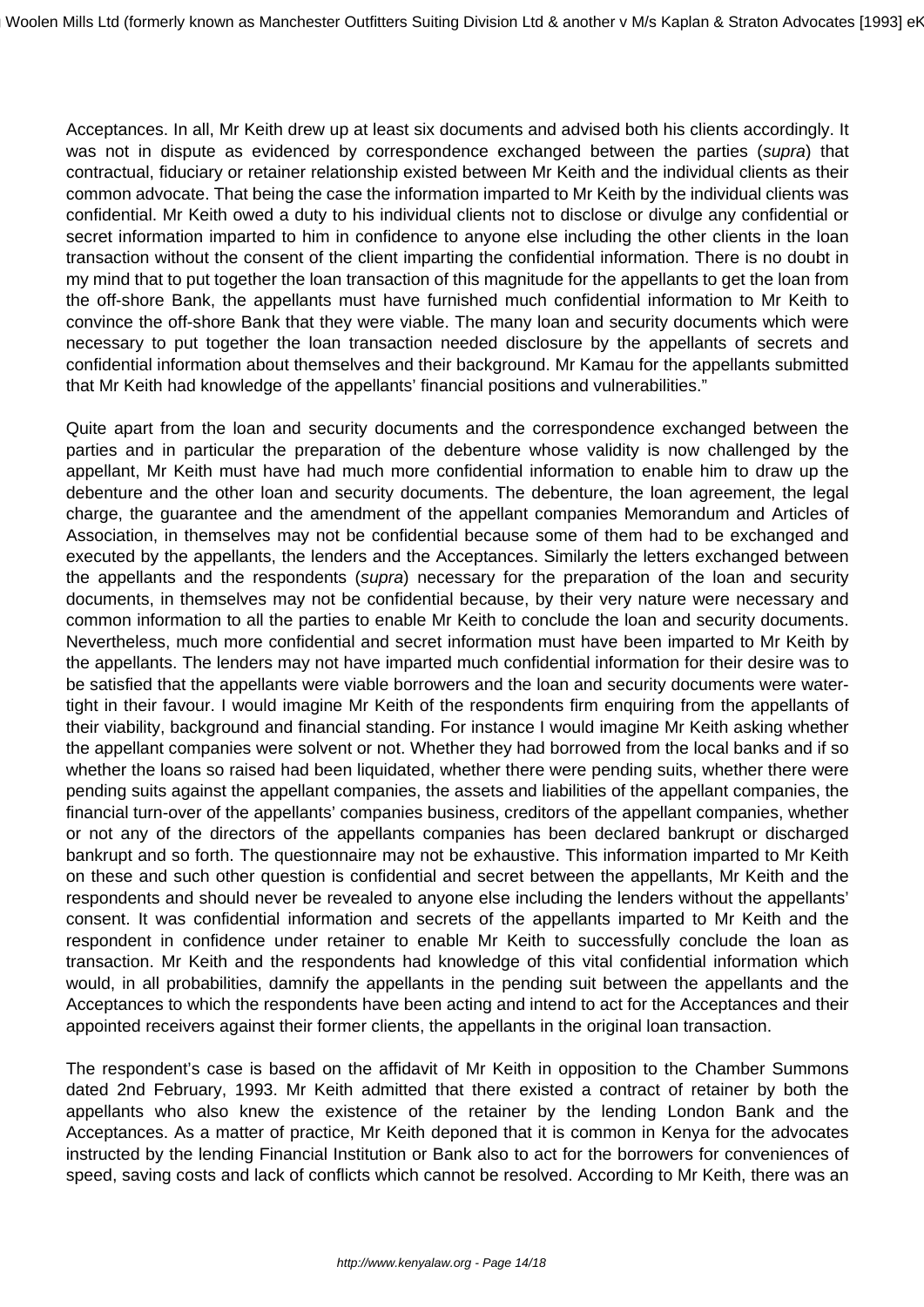express term of the retainer that in the event of any conflict arising between the appellants and the lending bank or the Acceptances, the respondents reserved the right to continue to act for the lending bank and the Acceptances. He also believed that there was an implied term of the retainer that all information from all clients would be made available to the other clients who were parties to the original loan transaction, unless the client providing the information expressly stipulated that the information was to be kept confidential from one or more of the other parties. That he had never received any request that he should treat any information confidential as against the other clients involved in the transaction. That no conflict arose during 1981 and 1982 during preparation of the loan and security documents. That he never acted for the parties thereafter although he acted for the Acceptances in the appointment of Receivers and Managers who were appointed in September, 1990. That at no time did the appellants complain or object to the respondents continuing to act for the Acceptances until after the hearing of the main suit had commenced and at no time did the appellants complain about the validity of the Debenture until the allegation appeared for the first time in the re-amended plaint.

In his opinion, Mr Keith deponed as follows in Paragraph 32:

"I verily believe that it would cause a great injustice to SCFS and the Receivers if they were forced to change advocates in the middle of the hearing as complex as this particularly when the plaintiffs have acquiesced in their continued representation by the defendants for so long and there is no information in the defendants' possession of a confidential nature which it acquired from the first plaintiff. It will be extremely difficult, time consuming and costly for another firm to become fully familiar with all the details of the case. It may well necessitate an adjournment which would be very lengthy given the commitments of Counsel and the congestion in the Courts which will probably be made worse by the impending Election Petitions. SCFS and the Receivers are at the moment constrained by an interim injunction from enforcing their security until the hearing so that it is of the utmost importance to them that there is a speedy hearing".

Quite apart from the affidavit containing argumentative statements, the above is pure opinion of Mr Keith and Mr Deverell who is conducting the defence in the main suit.

Mr Guram for the respondents submitted firstly that there was no confidential information imparted to Mr Keith by the appellants and secondly there was no possibility of real mischief arising if the respondents are allowed to continue acting against their former client, the appellants. The thrust of the respondents' case is that thee was no confidential information pleaded in the re-amended plaint and none can exist in a transaction where the advocate is acting for two or more clients because he owed all the clients a duty under the retainers.

I do not think for a moment that it can be argued that no confidential information existed because the respondent were acting for the appellants, the lending bank and the Acceptances in the original loan transaction. The very nature of the contract of retainer imposed a duty on Mr Keith to treat the information imparted to him by the appellants as confidential. It also imposed on him an obligation not to disclose such confidential information to anyone else including the other clients involved in the transaction without the consent of the client providing the confidential information in this case the appellants. Nor do I think for a moment that it can be argued that the duty and obligations imposed on him as a common advocate ceased after conclusion of the transaction for which the retainers were made. Further, the mere delay in raising the point of objection to the respondents continuing acting against the appellants does not defeat or change the duty or the obligations of the common advocate imposed on him under the retainer. Mr Keith has already admitted that he had discussed the transactions with Mr Deverrel, and the advocate of the respondents' firm.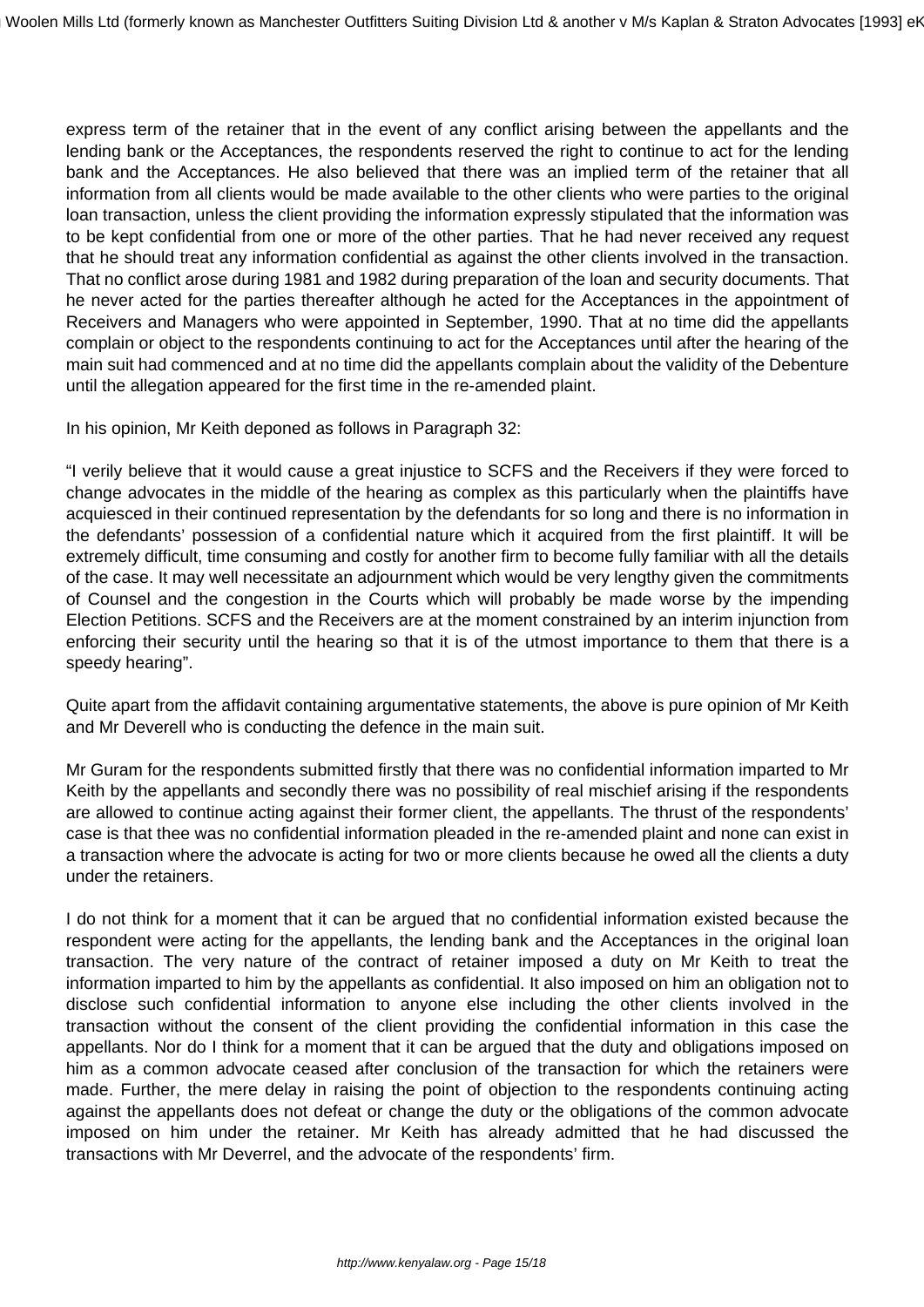The learned trial judge refused the injunction sought on the following lines –

"I must confess I an envisage no sort of confidential information disclosed by the borrowers to his solicitors or his advocate that could by being disclosed to the lender, would work any mischief to the borrower's detriment".

With greatest respect this was a misdirection. The learned trial judge failed to appreciate that the information under the retainer was confidential ab initio. Although he applied the principle correctly, he failed to appreciate that that the respondents may have had more confidential information. He also failed to appreciate that the validity of one of the security documents was challenged in the main suit and that the respondents being the authors thereof knew much more behind the documents than is apparent on the documents and are bound to use that knowledge at the trial against the appellants; their former clients.

Mr Keith admitted in his affidavit (supra) that he had a discussion with Mr Laxman and Mr Mohan Galot on 25th March, 1982 when they discussed the Debenture now under challenge to provide additional facilities. This discussion was confidential with the result that if the respondents are permitted to continue to act for the Acceptances, the information imparted during those discussions will be used by the respondents to defeat the very challenge of the validity of the Debenture by the appellants.

I have used the phrase "Mr Keith and the respondents" because, unlike in Rukusen v Ellis, Munday and Clerke's case where Mr Munday alone acted for Rukusen separately and independently with exclusive knowledge while Mr Clerke was on holiday and unaware of the communication imparted to Mr Munday by Mr Rukusen, this is not so in the present case for there is evidence of other advocates, Mr Kibuchi and Mr Deverrel of the same firm of the respondents acting for the same parties during the period in question. The respondents had imputed knowledge of the vital confidential information imparted to Mr Keith by the appellants – So I hold.

Reverting to the consideration of the main issues, Counsel referred us to the recent decision in Supasave Retail Ltd v Coward Chance and others [1991] 1 All ER p 668 in which Rukusen v Ellis, Munday & Clerke and Re A Firm of solicitors (supra) were applied and followed. In that case Sir Nicolas Browne – Wilkinson V-C summed up the general rule at p 673 as follows:-

"The English law on the matter has been laid down for a considerable period by the decision of the Court of Appeal in Rukusen v Ellis, Munday & Clerke [1912] 1 Ch 831... The law as laid down there is that there is no absolute bar on solicitor in a case where a partner in a firm of solicitors has acted for one side and another partner in that firm wishes to act for the other side in litigation. The law is laid down that each case must be considered as a matter of substance on the facts of each case. It was also laid down that the Court will only intervene to stop such a practice if satisfied that the continued acting of one partner in the firm against a former client of another partner is likely to cause (and ……….) real prejudice to the former client unhappily, the standard to be satisfied is expressed in numerous different forms in Rukusens case itself. Cozens – Hardy MR laid down the test as being that a Court must be satisfied that real mischief and real prejudice will, in all human probability result if the solicitor is allowed to act ………… As a general rule, the Court will not interfere unless there be a case where mischief is rightly anticipated".

Applying the above tests to the facts in the present case, I must be satisfied that real mischief or real prejudice are rightly anticipated. It must be remembered that the pending main suit prays for declaration that the security documents and in particular, the Debenture are unenforceable and should be discharged. The appointment of Receivers and Managers is also unenforceable being based on invalid security documents. There are other prayers in the main suit all arising from the loan transaction and the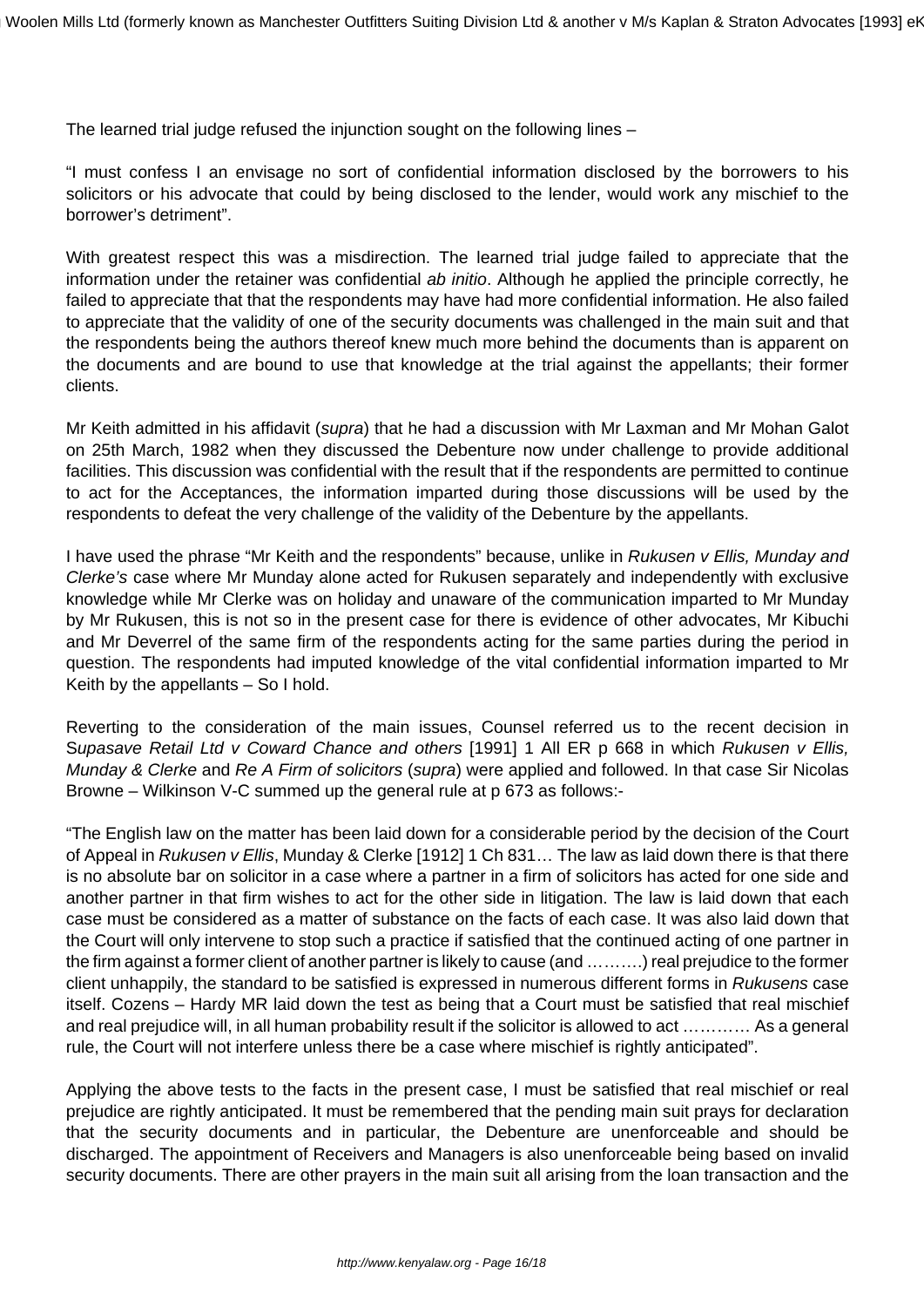appointment of Receivers and Managers. The loan and security documentation as well as transactions for the appointment of Receivers and Managers were all drawn by Mr Keith on behalf of the respondents. In order to conclude these documents much more confidential information was imparted to Mr Keith by the appellants. Mr Keith also acted for the defendants in the main suit to enforce realization of the loan securities on the ground of non-repayment of the loan. I have no doubt in my mind that the respondents will consciously or unconsciously or even inadvertently use that confidential information acquired from the appellants under the retainer during preparation of the loan agreement and the security documents as well as knowledge of subsequent events against the appellants in the main suit. The result will be that the appellants will not only be confronted with their own confidential information but will suffer great injustice and prejudice during the trial of the main suit. Mr Keith admitted in his affidavit that the defendants in the main suit will suffer great injustice if they changed advocates at this late hour when the main suit is pending as part-heard. If great injustice is to be suffered by any party, it will be the appellants who have so far engaged several advocates on several occasions in an attempt to get one to represent them in this suit which Mr Keith describes as "complex". I am of the view that the appellants will suffer prejudice if the respondents are allowed to continue acting for the defendants in the main suit. I am also satisfied that it cannot be said that the respondents will not take unfair advantage of the confidential information they acquired from the appellants during the formation of the loan transaction to defeat the appellants case during the hearing of the main suit. There is a dispute as to the validity of the Debenture and Mr Keith admitted having disclosed what was discussed between him, Mr Laxman and Mr Mohan Galot regarding the excess facilities provided thereunder. This alone is a mischief because the information will now be thrown at the appellants faces in an attempt to uphold the validity of the Debenture. The extent of the confidential information acquired from the appellants between 1981-1990 and which is now in the possession of the respondents is not know but is there. There has been no measures taken to protect disclosure of that information even by the use of the impregnable barrier of a Chinese Wall to prevent that confidential information being used against the appellants at the trial of the main suit.

Mr Guram sought to distinguish the Rukusens case (Supra) on the facts of this case on the ground that although there was confidential information, that information was not known by Mr Clerke. Hence refusal of the injunction. He also sought to distinguish  $Re<sup>n</sup> A Firm$  of Solicitors case on the ground that the confidential information was contained in a long letter whose contents appear in the judgment, hence grant of the injunction. In Supasave Retail v Cowards Chance's case, injunction was granted because no adequate measures were taken to prevent disclosure of the confidential information. Mr Guram submitted further that if there be breach of the duty and obligations of the respondents in respect of any disclosure of confidential information, the appellants remedies, other than injunctions, lay elsewhere. I do not agree. The appellants are perfectly entitled to take any measures including issuance of an injunction to stop mischief and prejudice occurring at the trial of the main suit.

I have considered authorities which were cited by both counsel and their submissions and have come to the firm conclusion that real prejudice and real mischief are anticipated if the respondents are permitted to act for the defendants in the main suit.

In the result, I would allow this appeal, set aside the Ruling and orders of the superior court. I would grant an order for injunction to restrain Mr Keith and any partner in the respondents firm of advocates from continuing to act for the defendants in the main suit or in any litigation or proceedings arising from the loan transactions of 1981 – 1982. I would award costs of the appeal to the appellants. As Cockar and Akiwumi J J agree judgment is hereby entered on the terms I have proposed.

Dated and Delivered at Nairobi this 16<sup>th</sup> day of December, 1993,